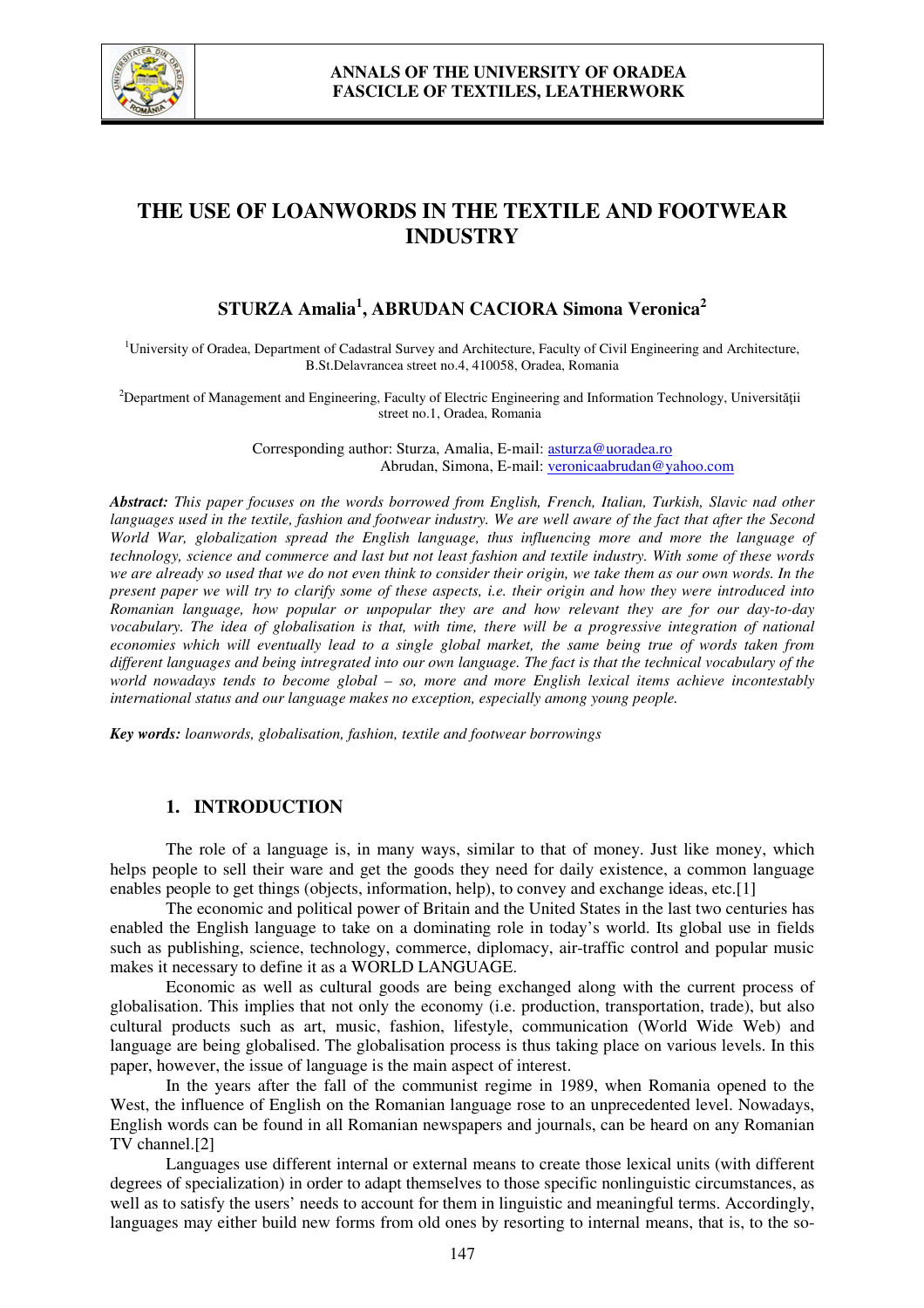called word-formation or morphological processes, or also they may borrow words or terms from other (foreign) languages.

In the *Article on Linguistics* from Encyclopædia Britannica [3] it is stated that languages borrow words freely from one another, a process that usually takes place when some new object or institution is developed for which the borrowing language has no word of its own.

### **2. WHAT ARE LOANWORDS?**

A **loanword** (or **loan word** or **loan-word**) from the German *Lehnwort* [4] is a word borrowed from a donor language and incorporated into a recipient language without translation. It is distinguished from a calque, or *loan translation*, where a *meaning* or *idiom* from another language is translated into existing words or roots of the host language.[5] *Calque*s are different as they do not refer to lexical borrowings but to the borrowing of translations.

Young people find loan words *cool*, in a way that the other generation does not. Many social domains are now actively introducing and using English words, for example in advertising where the use of English lexicons can help to sell goods. [6]

Romanian language has taken over a great number of words from English. These *borrowed words* or *loanwords* have nevertheless become a permanent part of Romanian. Most of them have been modified to bring them into line with the phonological rules of Romanian, and as such they can help a non-native English speaking Romanian or they can, on the contrary, confuse him.

Lexical borrowings or loanwords are a necessity of a language to cover a notion or concept that did not exist before and the Romanian language cannot create a correspondent to cover that meaning. Sometimes a borrowing may never become nativized and occasionally the loan word will actually affect the borrowing language itself. Researchers measured the degree of a loan word's integration into the language by frequency of use, native synonymy replacement (i.e., existing words in the Language 1 will be replaced by the new loan words with similar meanings), morphophonemic/syntactic integration (adapting to the sound and grammar systems of the Language 1), and speaker acceptability.

# **3. LOANWORDS IN ROMANIAN**

The process by which a foreign word becomes a loan word is gradual. True loan words are typically regarded as phonologically, morphologically, and grammatically integrated into the host language. We can recognize two levels of borrowing: 'pure' borrowing, where the word retains all its native features, and 'adjusted' borrowing, where the word adapts to the structural criteria of the host language. Different linguists, like Bloomfield[7] and Olmsted[8], distinguish between three levels of linguistic integration: words used but retaining foreign phonology, words partially integrated into the borrowing language, and words fully integrated and indistinguishable.

Many of the words in the fashion and textile field come directly from Romance languages, especially from French but also from Italian, Spanish and Portuguese. From French we have acquired terms related to sophistication such as *chic*, *haute couture* ('higher tailoring'), *pręt-â-porter*, *boutique*, and *élégante*; style such as *lavaliere* ('any of various items of women's clothing in styles associated with the reign of Louis XIV of France or a pendent necklace'); design, such as *mannequin* and *modiste*; types of fabric or cloth, such as *batiste* ('a fine light cotton or linen fabric like cambric'), *broche* ('material, especially silk woven with a pattern on the surface'), *chiffon*, *crochet*, *denim*, *marocain* ('a crępe fabric of silk or wool or both'), *satin*, *voile*; elements related to footwear, such as *chaussure* or *sabot*; garments such as *décolleté / décolletage* ('a woman's dress, blouse, etc., signifying that it has a low-cut neckline, revealing the cleavage and often the shoulders as well'), *negligee*, *chemise*, *chemisette*, *gilet* ('a light often padded waist-coat, usually worn for warmth by women'), *lingerie*, *mask* ('a covering for the face, worn either as a disguise or for protection'), and *salopette* ('trousers with a high waist and shoulder-straps, worn especially as a skiing garment and as a Frenchman's overalls').

From Spanish there are few terms, for example words for different types of garments, such as *bolero* ('a woman's short open jacket, with or without sleeves'). We will only highlight here one of the borrowings from Arabic language related to types of fabric. Thus, the widespread term *mohair*, that is, a fabric in imitation of the true mohair ('a kind of fine camlet made from the hair of the Angora goat') which is made of a mixture of wool and cotton, is also said to be ultimately adopted from Arabic. Although borrowed directly from Turkish, this is a Persian term, *macramé* (a fringe, trimming, or lace of knotted thread or cord; knotted-work; the art of making this).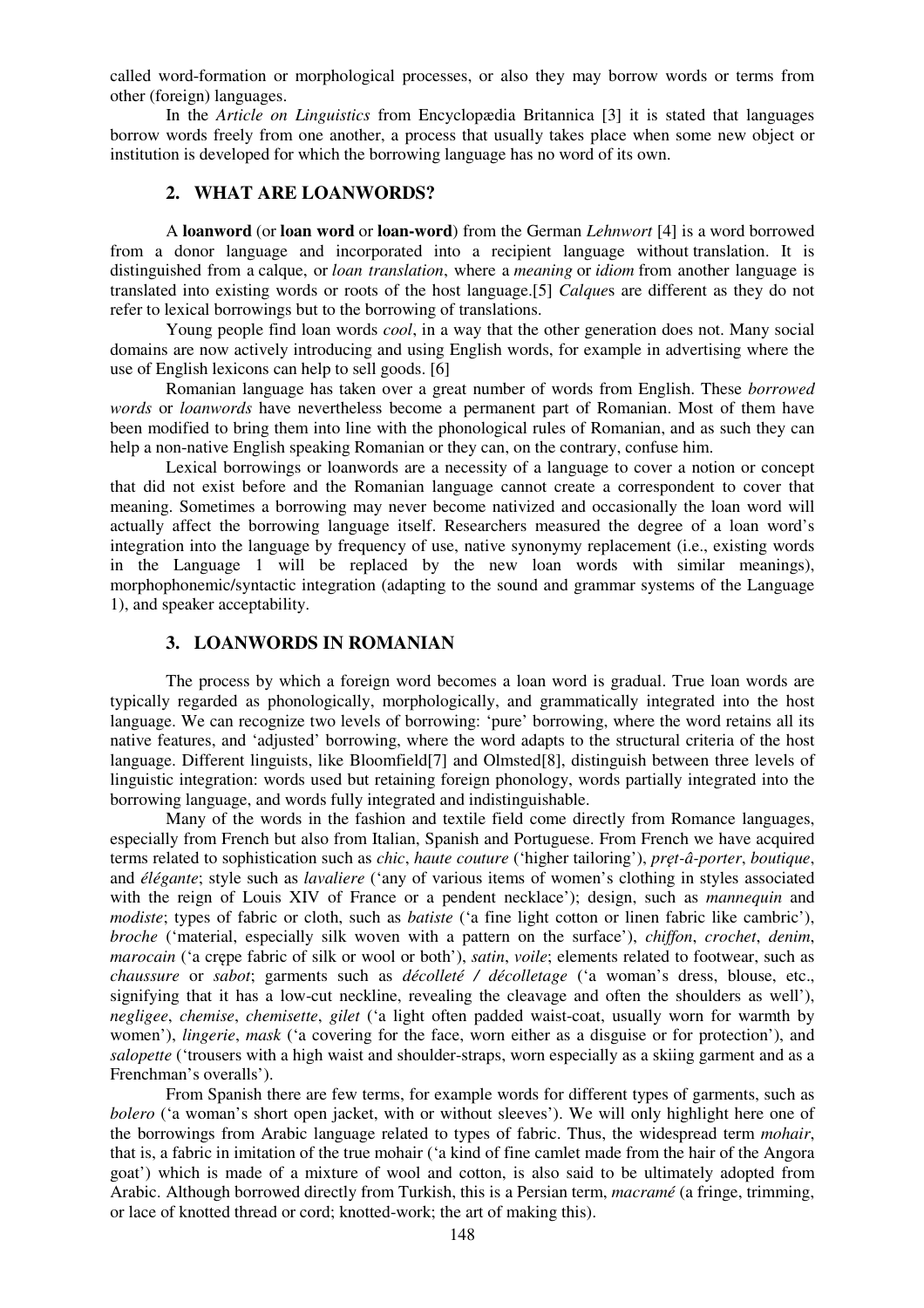

## **ANNALS OF THE UNIVERSITY OF ORADEA FASCICLE OF TEXTILES, LEATHERWORK**

But the most part of words in our study are of English origin:

*babydoll/baby-doll* (babydoll style with the laced corsage, adorned with a lace ribbon); *black tie* (1. black bowtie usually worn with a tuxedo. 2. men's evening outfit); *body* ( a piece of clothing the *body* is similar to a tight bathing suit, made of an elastic fabric which shows off the figure; *jeans/bluejeans* - the blue fabric was original from Nîmes, France, being called *denim* (nowadays the name was borrowed by a famous cologne for men). This blue fabric became the material used to make the trousers of cowboys, firemen and sailors from Genoa (the French name of the town is Gênes, this being the etymon of the word *jeans*)[9]; *jumpsuit* (*jump suit* 1. a coverall worn by parachutists for jumping, 2. a one-piece garment consisting of a blouse or shirt with attached trousers or shorts[10]; *little black dress (*which can also be found abbreviated *LBD –* a short dress in black colour)[10]; *leggings* (*legging* 1. tight-fitting stretch trousers, typically worn by women or girls 2. strong protective overgarments for the legs[10]; *clutch* (a special type of handbag); *smoching* (*smoking*, *to smoke* "a fuma"): Etymologically the term *smoching* comes from the gesture of smoking, the reference being made to that moment when gentlemen used to retire quietly, enjoying a brandy and a cigar in one of the corners of their club; *T-shirt* (a shirt that has short sleeves and no collar and that is usually made of cotton)[11]; *top* (a piece of clothing, the top designates the upper part of an outfit, a garment worn on the upper half of the body); *trench coat/trenchcoat* (1. trench coat a waterproof overcoat with a removable lining designed for wear in trenches, 2. a usually double-breasted raincoat with deep pockets, wide belt, and often straps on the shoulders)[11]; *tuxedo* "(the short form for tuxedo coat, named after the exclusivist club Tuxedo Park in New York"): To explain this term, The Webster Dictionary makes reference to the term *dinner jacket* (*dinner* "cina"; *jacket* "jacheta, haina"): "1. coat worn by a man to an important event. 2. outfit worn by a man to such an event, including a coat, dark colored trousers, with satin or grosgrain facings on the jacket's lapels and buttons and a similar stripe along the outseam of the trousers, a bow tie and, in most cases, a girdle'; *trening*  (*training*- in fashion terminology *trening* refers to sports suits); *catwalk (*A compound (*cat* "pisica"; *walk* "a merge"), the term is a metaphor, the models defiling on the catwalk being performed in a slow tempo, displaying large movements which are meant to draw the attention; *dress code* ("cod vestimentar"- at present, most oficial events impose a certain dress code, this appearing written on the invitation.); *dressing* (1. the closet is an element of furniture found in any home, 2. The term also entered the domain of gastronomy meaning a cold sauce based on vinegrette or mayonaise used for salads; *fashion* (1. a popular way of dressing during a particular time or among a particular group of people, 2. the business of creating and selling clothes in new styles, 3. fashions: clothes that are popular); *fashionist(a)* (a native word made up by adding the suffix *-ist(a)*; *skinny* (the term refers to a type of jeans similar to leggings, being tight on thighs); *trend* (the term refers to the fashionable articles of clothing at a certain moment in time); *trendy* (1.currently popular or fashionable liking or tending to like whatever is currently popular or fashionable, 2.influenced by trends; *trendsetter*  (someone who starts a new fashion, style, etc., or helps to make it popular);

There are also some borrowed words from the footwear industry from Turkish: *pingea* (<Tk. *pence* – piece of sole used to replace the fore part of the used soles; *târlici* (<Tk. *terlik -* soft, heelless indoor slippers made of cloth or wool).

From French we also borrowed terms such as: *espadrilă* (<Fr. *espadrille –* light footwear made of cloth with a sole made of string or a special material); *botină* (<Fr. *botine –* elegant shoe worn by women and children)*; galoş* (<Fr. *galoche* – rubber footwear worn over shoes to protect them against dampness or mud); *sanda* (<Fr. *sandale –* summer light footwear made on plastic, leather or cloth with minimal uppers); *mocassin* (<Fr. *mocassin –* very soft and comfortable footwear with a flat sole and no laces); *şoşon* (<Fr. *chausson, sabot* – winter footwear worn over the shoes, sabot – footwear carved out of a piece of wood or made of a wodden sole and thick leather uppers).

There are some terms from Slavic: *opincă* (<Sl. *footwear –* peasant footwear made of rectangular piece of leather or rubber, tight around the foot with leather lacings). From Hungarian we borrowed: *bocanc* (<Hun. *bakancs-* strong military or sport boot made of leather with a thick sole)*; cizmă* (<Hun. *csizma* – leather, rubber footwear with a top as high or over the knee). From Italian language in the footwear terminology we have: *gheată* (<It. *ghetta* – footwear made of leather or synthetic materials imitating leather, covering the ankle); *scarp* (<It. *scarpa –* dancing shoe, slipper, indoor shoe); *stilletto* (<It. *stiletto –* a spike heel shoe).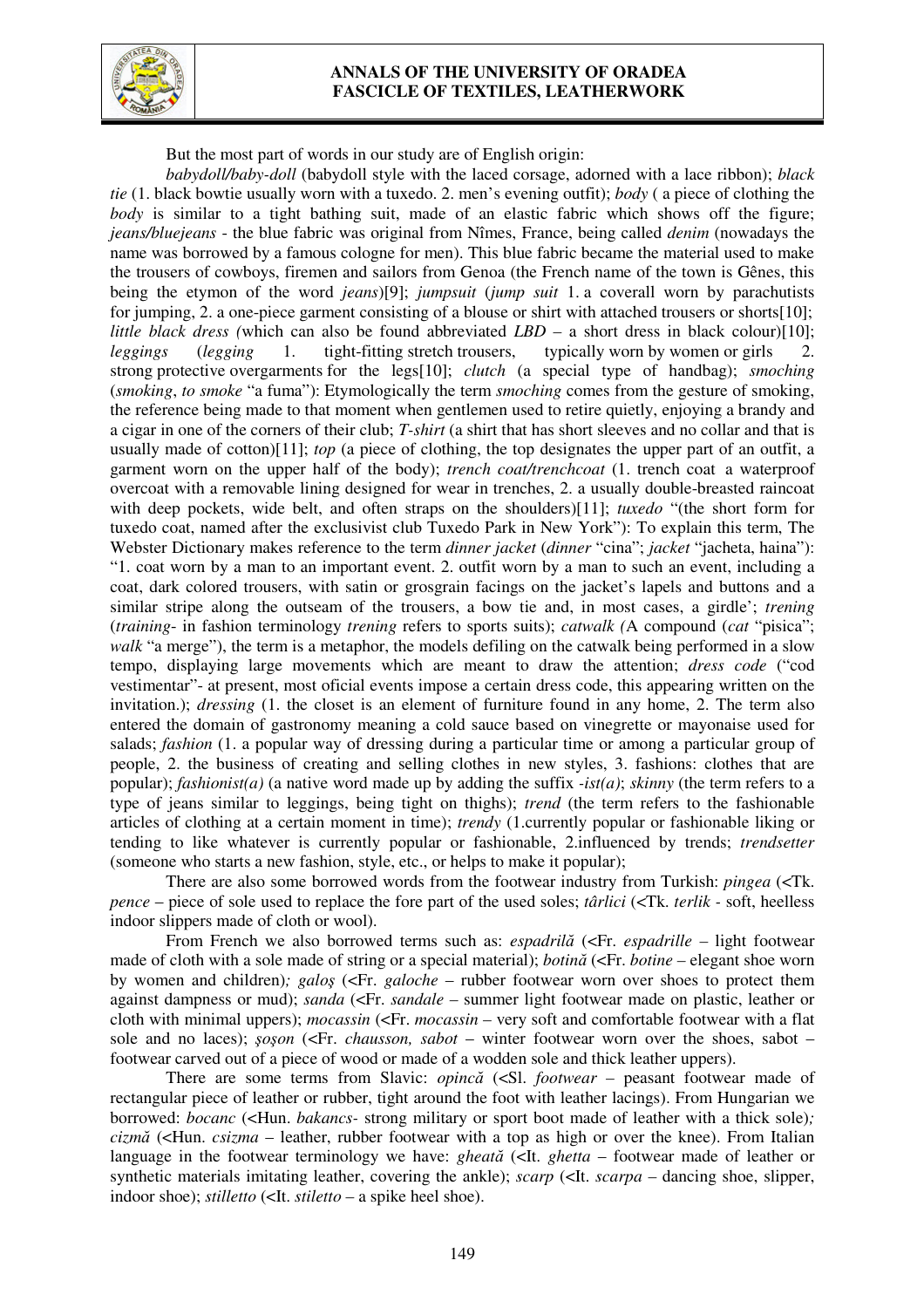From German language there are some loanwords: *şlap* (<Germ. *Schlappe* – flat beach slipper); *cioci* (<Germ. *Socken* – white woolen knee-high socksworn inside the sandals by peasants); *pantof* (<Germ. *Pantofell* – outdoor footwear made of leather, synthetic material or cloth, covering the foot up to the ankle).

From English language we have some borrowed words that have entered into our vocabulary recently: *sneakersi* (<Eng. sneaker – light shoes usually made of textile, having a sole made of rubber); *loaferşi* (<Eng. *loafer* – comfortable footwear similar to moccasins); *peep-toe* (<Eng.  $pee + toe$  – open toe shoes or sandals); *flip-flops* (<Eng. *flip-flop(s)* – flat sole footwear with a Yshape strap between the big toe and the second toe); *şlapi* (<Eng. *slipper –* light comfortable footwear, slippers).

Regarding spelling we can notice there are:

- integrated anglicisms: *jeansi/blugi*, *legginsi*, *smoching*, *trenci/trencicot*, *trening.* 

- non-integrated anglicisms: *babydoll*, *black tie*, *white tie*, *body*, *jeans*, *jumpsuit*, *little black dress*, *T-shirt*, *trench coat*, etc.

Most registered terms are not integrated phonetically and morphologically into the structure of the Romanian language, not being mentioned in Romanian lexicographical literature. The different orthographic systems of the two laguages (phonetic spelling for Romanian and etymological spelling for English) pose the greatest problems.

Fashion anglicisms are divided into necessary and luxury Anglicisms, the terms having in view various categories encompassed by the domain of fashion: fashion styles, articles of clothing, prints, accessories. Most registered terms are not integrated within the system of Romanian, either phonetically or mophologically, their spelling causing great difficulties.

# **3. CONCLUSIONS**

One of the most outstanding features of Modern Romanian is its large and varied vocabulary. Romanian has borrowed many words from so many other languages and made them its own. The English elements, like other foreign elements entering Romanian, are adopted and adapted to the Romanian language system, with little or no resistance. One thing is certain the borrowing of English elements does not alter the Romance character of the Romanian language.

 We must keep in mind that the native Romanian speaker has been getting information from all over especially the World Wide Web, information that is primarly in English - which is considered the dominat language of international business, economics and global communication -, thus behaving like a sponge and absorbing words, mostly the younger generation, fascinated by the freedom of expression.

### **REFERENCES**

[1] A., Vizental, "*Meaning and Communication From Semantic Meaning to Pragmatic Meaning"*, Editura Universităţii Aurel Vlaicu, 2009

[2] H., Pârlog, "*Recent Anglicisms in Romanian"*, University of Timisoara, ojs.ub.gu.se/ojs/index.php/njes/article/.../240

[3] Encyclopædia Britannica, http://www.britannica.com/

[4] Katamba, Francis. *English Words. Structure, History, Usage*. London and New York: Routledge (2nd ed,; 1st ed. 1994), 2005, p. 137.

[5] http://en.wikipedia.org/wiki/Loanword

http://www.uav.ro/files/umaniste/book/Meaning%20and%20Communication%202010.pdf [6] David Crystal, *The Past, Present and Future of World English*,

www.davidcrystal.com/?fileid=-4031

[7] Bloomfield, Leonard. 1933. Language. New York: Holt, Rinehart and Winston.

 [8] Olmsted, Hugh M. 1986. "American interference in the Russian language of the thirdwave emigration: Preliminary notes." Folia Slavica 8: 91-127.

[9] *The Gale Encyclopedia of Fashion*, *Costume and Culture*, 2004, III, p. 612.

[10] Oxford Dictionaries http://www.oxforddictionaries.com/definition/english/

[11] Merriam Webster Distionary, http://www.merriam-webster.com/dictionary